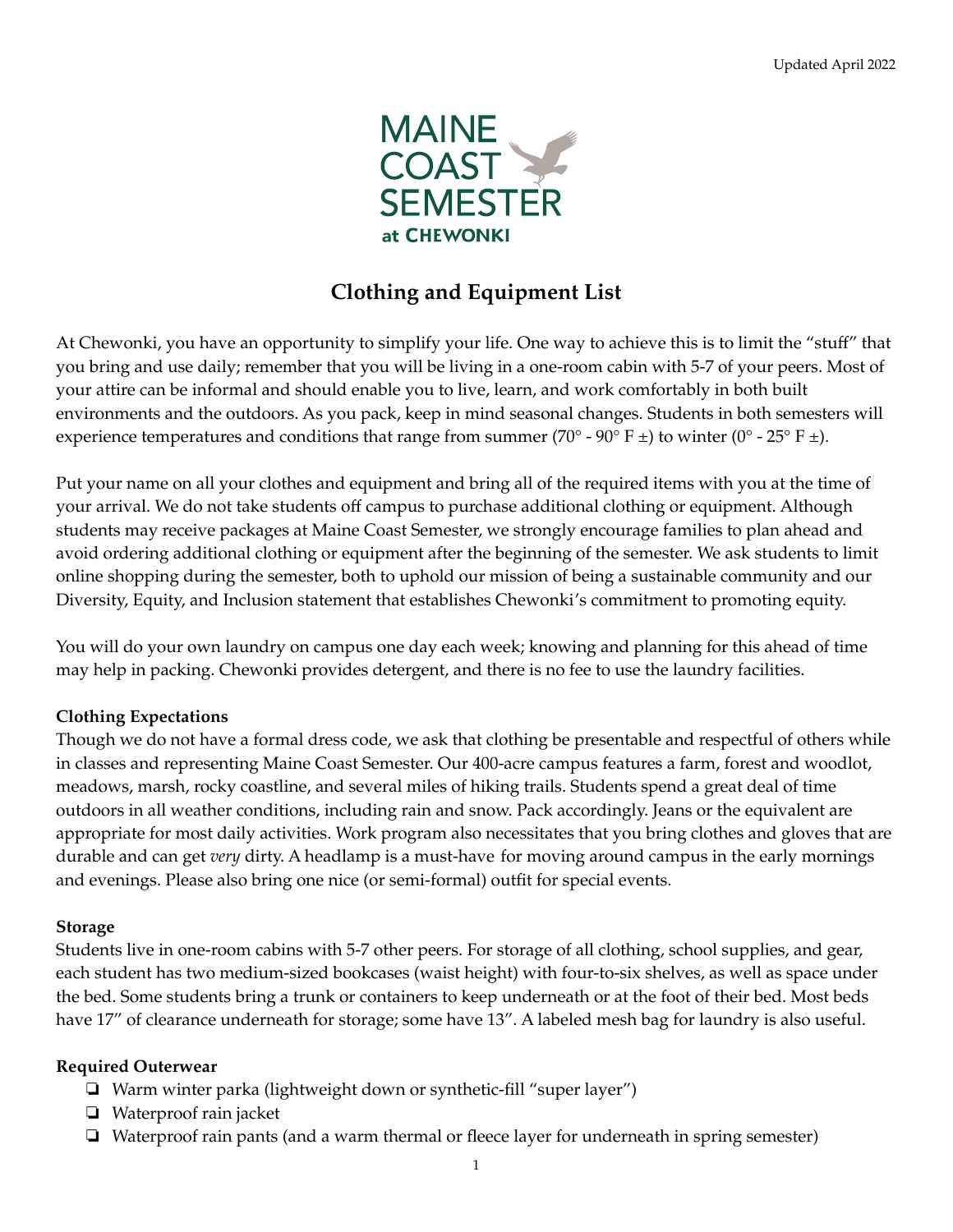- ❏ Work pants jeans, cotton duck, or canvas (many students choose to bring heavy overalls)
- ❏ Insulated and water-resistant snow pants (required for spring semester)
- ❏ Warm fleece or wool gloves that are flexible enough to wear when writing
- ❏ Warm shell mittens that fit over gloves (and/or heavyweight ski gloves)
- ❏ Lined leather or canvas work gloves
- ❏ Hat with a brim
- ❏ 2 wool or synthetic ski hats (of two weights or warmths)
- ❏ Balaclava, buff, or warm scarf
- ❏ Sunglasses (Additionally, ski goggles are optional for winter trips)
- ❏ Bandana(s)
- ❏ At least seven (7) fitted face-masks

## **Required Clothing**

- ❏ Two weeks' worth of everyday clothing and underwear (*note: students do laundry one day each week*.)
- ❏ Several pairs of warm, wool socks (in addition to everyday socks)
- ❏ Two warm wool sweaters or fleece jackets that can be layered over shirts and t-shirts
- ❏ Two sets of long underwear (non-cotton), top and bottom
- ❏ Long-sleeved work shirts (flannel, wool, or denim)
- ❏ Swimsuit
- ❏ One "semi-formal" outfit for special events (*and note that thrifting is encouraged*)
- ❏ Optional costumes or the like for weekend evening activities (i.e. skits, coffeehouses, theme dances)

## **Required Footwear**

Although there are boardwalks near the center of campus and some gravel pathways, students should expect to encounter wet, muddy, snowy, and cold ground conditions on a regular basis. Classes frequently meet on our farm, hiking trails, and coastline. During science field lab, students typically visit rocky and sandy beaches, bogs, brooks, and marshes. Students *will be outside in all weather conditions, including the snow and rain.*

- ❏ Everyday shoes, sneakers, running shoes, sandals, crocs, etc.
- ❏ Sturdy hiking boots for rugged terrain and variable weather conditions (water-resistance helps)
- ❏ Rubber boots such as rain boots or insulated bog boots
- ❏ Water shoes or old sneakers you don't mind getting exceptionally wet or dirty for polar bear dips and other water/mudflat activities (must stay attached to feet; crocs and backless sandals aren't enough)
- ❏ Insulated winter boots (ideally, with removable felt lining)
- ❏ Slippers or slipper socks for wearing inside your cabin
- ❏ (Some may bring slides to wear to/in the shower, though shower floors are clean and this is optional)

# **Required Cabin and Outdoor Items**

- ❏ Headlamp and additional batteries (or charging cord if it's rechargeable)
- ❏ Warm bedding and linens twin-sized sheets, blankets, pillow (light cotton mattress pad optional)
- ❏ Towels for showering (a large towel is a good idea if you are inclined to do polar bear dips)
- ❏ Two water bottles (approximately 32 oz. each)
- ❏ Battery-powered alarm clock AND Wrist-watch (not Wi-Fi enabled)
- ❏ Toiletries to last four months (natural/biodegradable preferred) and shower caddy
- ❏ Sunscreen and chapstick
- ❏ Bug-spray
- $\Box$  Optional A small mat (~2'x3' or smaller) for wiping feet before getting into bed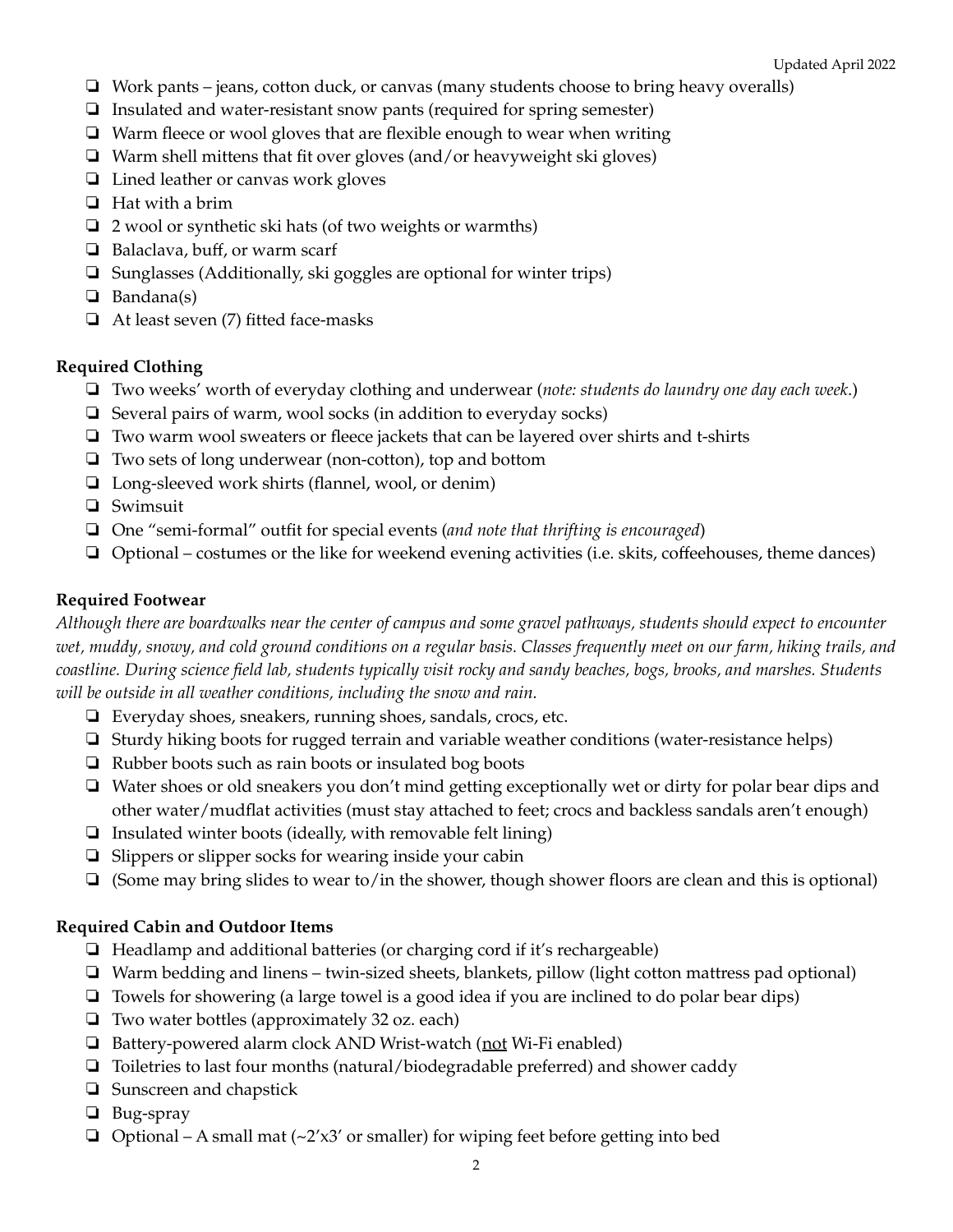# **Required School Supplies**

*Note: we do not have a school store on campus.*

- ❏ School or government-issued photo I.D.
- ❏ Pens, pencils, and highlighters
- ❏ An assortment of supplies for taking notes and organizing course materials for 5 classes: a combination of 3-ring binders, folders, spiral notebooks, composition books, and looseleaf paper
- ❏ Graphing calculator
- ❏ Durable book backpack; You may also bring a hiking daypack for science field labs and day hikes

## **Additional Items Required for Spring Students**

❏ Notes from the fall semester classes you will be continuing at Maine Coast Semester, e.g. language, history, and math (these will be useful to look over as you learn new material and prepare for any Advanced Placement ® exams you may be taking)

#### **Outdoor Skills Gear**

Chewonki provides the following outdoor gear (so you do  $\underline{not}$  need to bring the following):

- Personal shelter (tarps, rope, hammocks, mosquito netting for hammocks)
- Backpacking backpack and/or dry bag
- Sleeping pad
- Cross country skis, boots, and poles; snowshoes; paddles; PFDs
- Sleeping bag\*

**\***A note on sleeping bags: *If* you have your own favorite sleeping bag, it is helpful to bring to simplify gear washing and may also serve as added comfort and warmth in cabins. Here are the specs: cold-weather sleeping bag, rated to 15 or 20° F for fall or 0 or 5° F for spring, that stuffs into a **small** sack. If you are a "cold sleeper," you may want a synthetic fleece sleeping bag liner.

#### **Optional Other Items** *This is not a shopping list but offers context for types of things to bring.*

Recreational Gear: We have these items on hand to use, however, you may choose to bring your own.

- ❏ Binoculars
- ❏ Digital camera (you may want your own for personal use; we supply them for backcountry trips)
- ❏ Art supplies (art materials will also be provided by Maine Coast Semester)

#### Welcome things to bring, if you feel so inclined:

- ❏ Musical instruments (any and all encouraged if you're a musician or an aspiring musician!)
- ❏ Crafting materials, such as embroidery, knitting, crocheting, etc.
- ❏ Recreational and sports equipment (tennis racket, lacrosse stick, xc skis, ice skates, hockey stick, etc.)
- ❏ Books for pleasure reading or games (*note: we do not support participants playing "Cards Against* Humanity" or similar games. We are eager to engage in conversation with you about our Diversity, Equity, and *Inclusion statement and why this popular game does not align with our ethos*.)

#### **A specific note on Cell Phones:**

● In keeping with our philosophy of valuing in-person connection, we do not allow student cell phone use on campus. This offers a refuge in today's world. Please note that while there is no need to bring a cell phone, a phone is useful for traveling home, so many students bring phones. Student phones are collected on Day One and securely stored out of access throughout Semester.